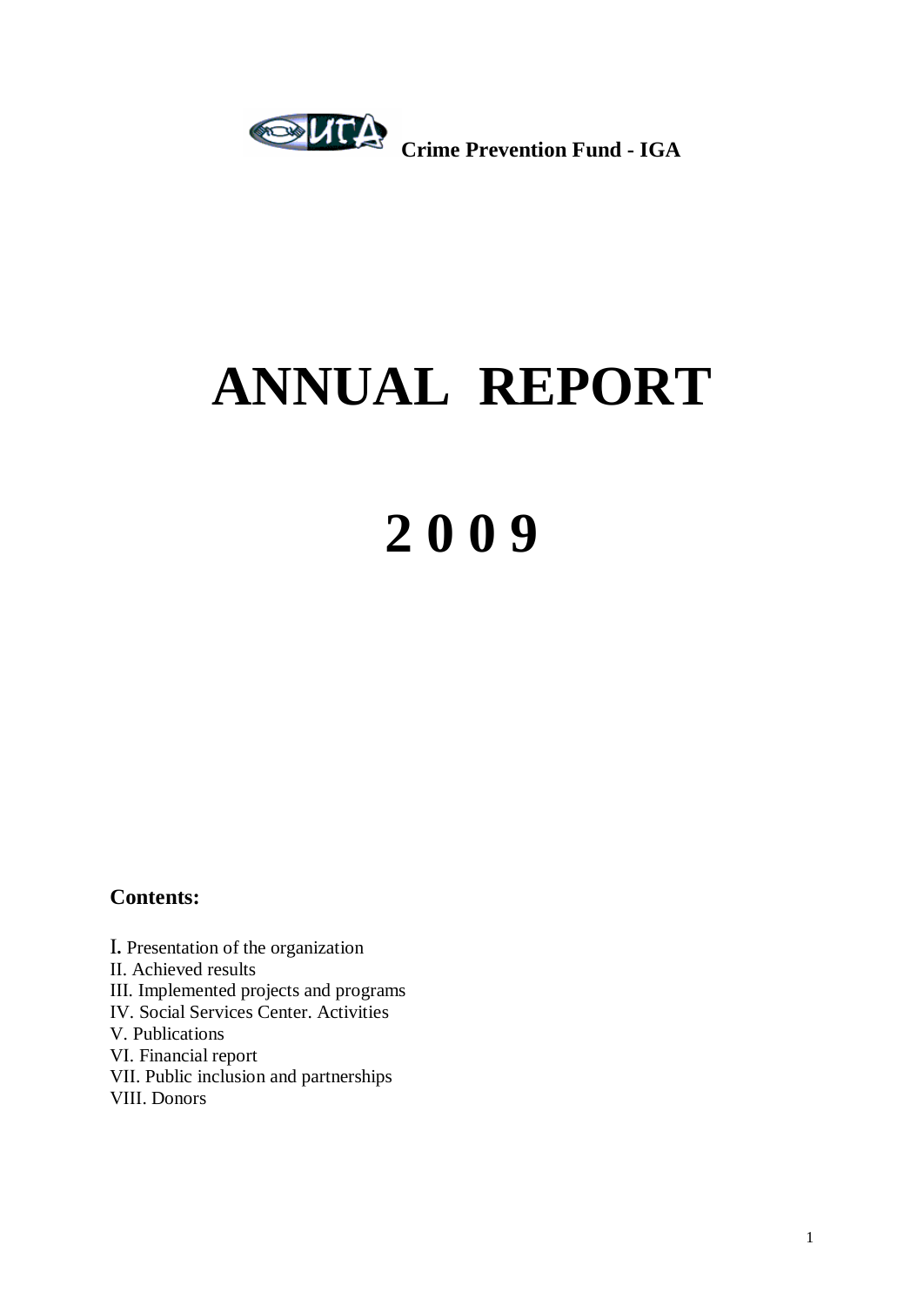### **І. Presentation of the organization**

### **H i s t o r y**

The organization was established in 1998 under the name "Initiatives and Civil Activities" Foundation. In the beginning of 2000, organizational and structural changes took place and led to to change in the registration. Regional Fund – IGA (Initiatives and Civil Activities) was created. It still continues to exist today and implement its activities under the name Crime Prevention Fund - IGA.

In the reported year, Fund  $-$  IGA celebrated its  $11<sup>th</sup>$  anniversary.

### **T o d a y**

### **For accomplishing its goals the organization**

Develops and puts into practice experimental programs and models; Performs training, consulting, information-educational and publishing activities; Improves dialogue and interdepartmental relations; Monitors the institutions engaged in crime problems; Carries out advocacy campaigns in favor of the target groups; Provides social services to offenders; - Builds up national and international partnerships

### **S t r a t e g y adopted for development of the organization in the period 2007-2013**

In 2007, Strategic Plan for development of the organization in the period 2007 – 2013 was adopted. This long-term strategy was planned and worked out with the aim of optimizing the internal work organization and with a view to the increased capacity and extended partnerships at national and international level. The four basic directions of activity are determined by the strategy: Penal and execution system and alternative sanctions and measures; Prevention of crime and social exclusion; Anti-corruption and active civil society; Organizational development;

### **A w a r d s**

- $\degree$  2004 Fund IGA won the prestigious International Community Justice award in "Pioneer Organization" Category at the International Conference "Probation" 2004 in London, organized by the National Probation Directorate of England and Wales.
- $\degree$  2005 Fund IGA won the first prize for contribution in the field of freedom of information. The prize is in the category of "Non-government organization most actively using the Law for Access to Public Information in Bulgaria in 2004". The competition was organized by Access to Information Programme.

### **R e g i s t r a t i o n and l i c e n s e s**

o *Crime Prevention Fund – IGA is registered in Central Register of Non-profit Legal Entities at the Ministry of Justice as an organization implementing activities beneficial to the society (№ 20030613004 from 13.06.2003);*

o *Crime Prevention Fund – IGA is registered in Social Support Agency at the Ministry of labor and social policy as a provider of social services: Certificate № 63-01 – Crisis Center for Children, Victims of Traffic and Violence; Certificate №63-0 2- Center for Social Rehabilitation and Integration of Adults; Certificate №63-03 – Center for Social Rehabilitation and Integration of Juvenile Offenders and Children from Risk Groups; Certificate №63-04 – Social Assistant for Adults; Certificate №63-05- Home Assistant for Adults; Certificate №63-06 – Crisis Center for Adults.*

o *Crime Prevention Fund – IGA is licensed by Child Protection State Agency for delivering*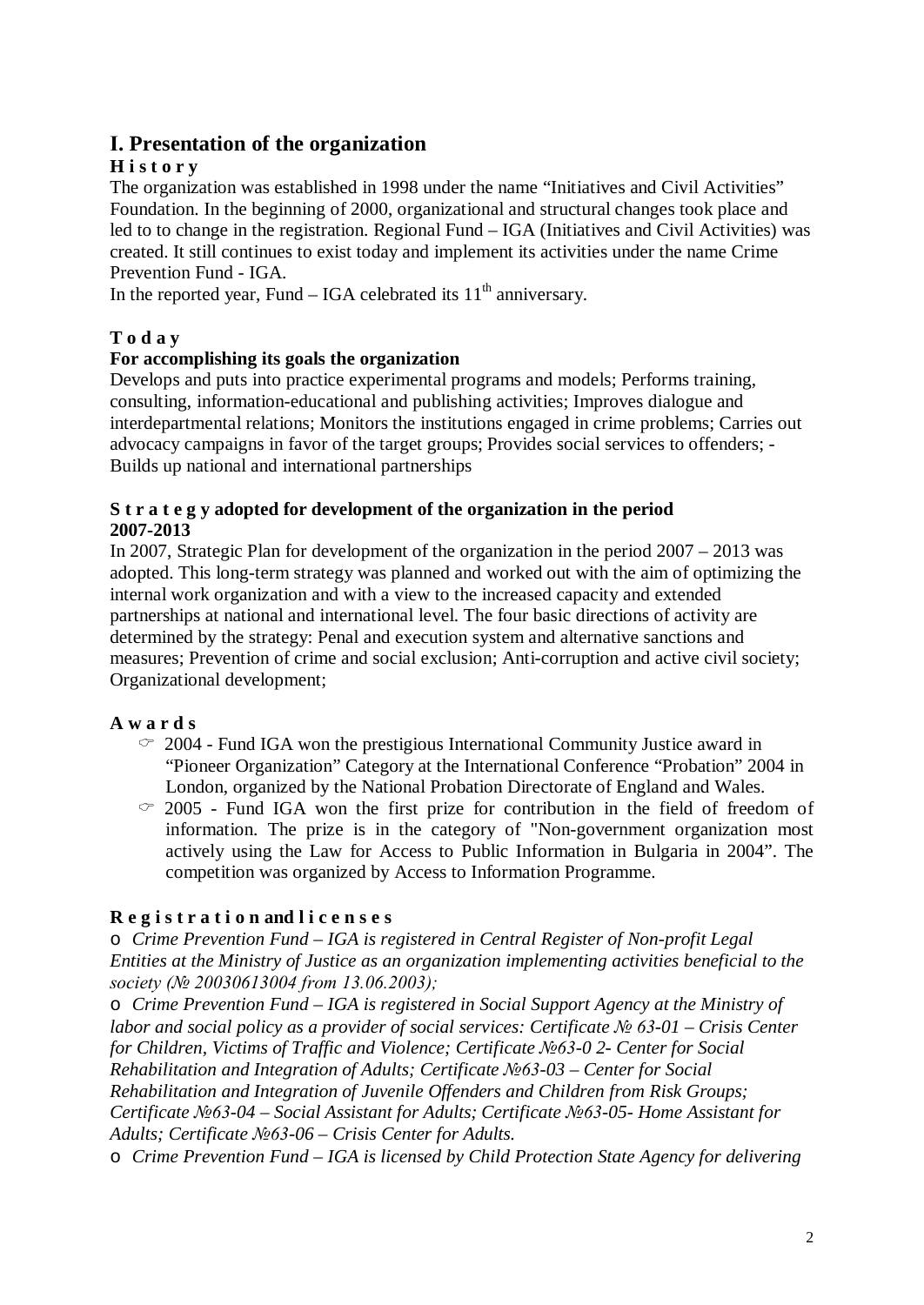*social services to children – Center for Social Rehabilitation and Integration of Children from Risk Groups;License №0473 from 9.11.2009;*

o *Crime Prevention Fund – IGA is licensed by Child Protection State Agency for delivering social services to children – Crisis Center for Children Victims of Traffic and Violence; License № 0392 from 6.03.2009;*

o *Crime Prevention Fund – IGA is a licensed training and test center for "Xpert European Computer Passport". (Xpert" is a standardized system for training and certification "Xpert European Computer Passport",developed by the European Test Center in Hannover, Germany.)*

### **B o a r d of Ma n a g e r s**

 Marina Manolcheva – Chairwoman of the Board of Managers, Master's Degree in Pedagogy and Journalism;

### **Members:**

 Dimitar Roussinov – Master of Pedagogy, Chairman of Center for Integration, Training and Services;

 $\rightarrow$  Mariana Boyrikova – Master of Philology, expert in library profession, PR specialist

### **O p e r a t i o n a l t e a m**

Fund – IGA has signed contracts of employment with 32 people (jurists, economists, pedagogues, psychologists, and social workers).

- *9 people employed in Center for Social Rehabilitation and Integration of People from Risk Groups, Pazardzhik;*

- *8 people employed in Center for Social Rehabilitation and Integration of Children from Risk Groups*, *Plovdiv*;

- *9 people employed in Center for Social Rehabilitation and Integration of Children got into Home for Children Deprived of Parental Cares "Rada Kirkovich" and Supervised Home,Plovdiv;*

- *6 people employed in Crisis Center for Adults and Children Victims of Violence, Peshtera.*

**A team of social workers** is also hired by the organization:

- Social assistants who provide services to young and adult offenders (prisoners, exprisoners, persons with suspended sentences or sentenced to probation, young offenders up to 18) and their families;

- Outreach associates – participating in the implementation of activities for keeping low levels of dissemination of the HIV infection among intravenous drug addicts;

- Outreach associates – participating in the implementation of activities for prevention and control of tuberculosis in Bulgaria;

- Outreach associates - volunteers (youngsters), who work for the purpose of HIV/AIDS prevention among young people from risk groups ("Coevals Train Coevals" Club).

### **The activity of the organization is supported by experts in different fields:**

- **Assoc. Prof. Vladimir Velinov** forensic psychiatry expert, lecturer;
- **Dr. Antonina Zhelyazkova** Chairwoman of International Center on Problems of Minorities and Cultural Interrelations;
- **Chief Assist. Georgi Mitov** lecturer in criminal law at the Faculty of Law of Sofia University "St.Kliment Ohridski"
- **Georgi Kirilov, Master of Science** psychologist, lecturer in University of Sofia, "ST.St. Kliment Ohridski"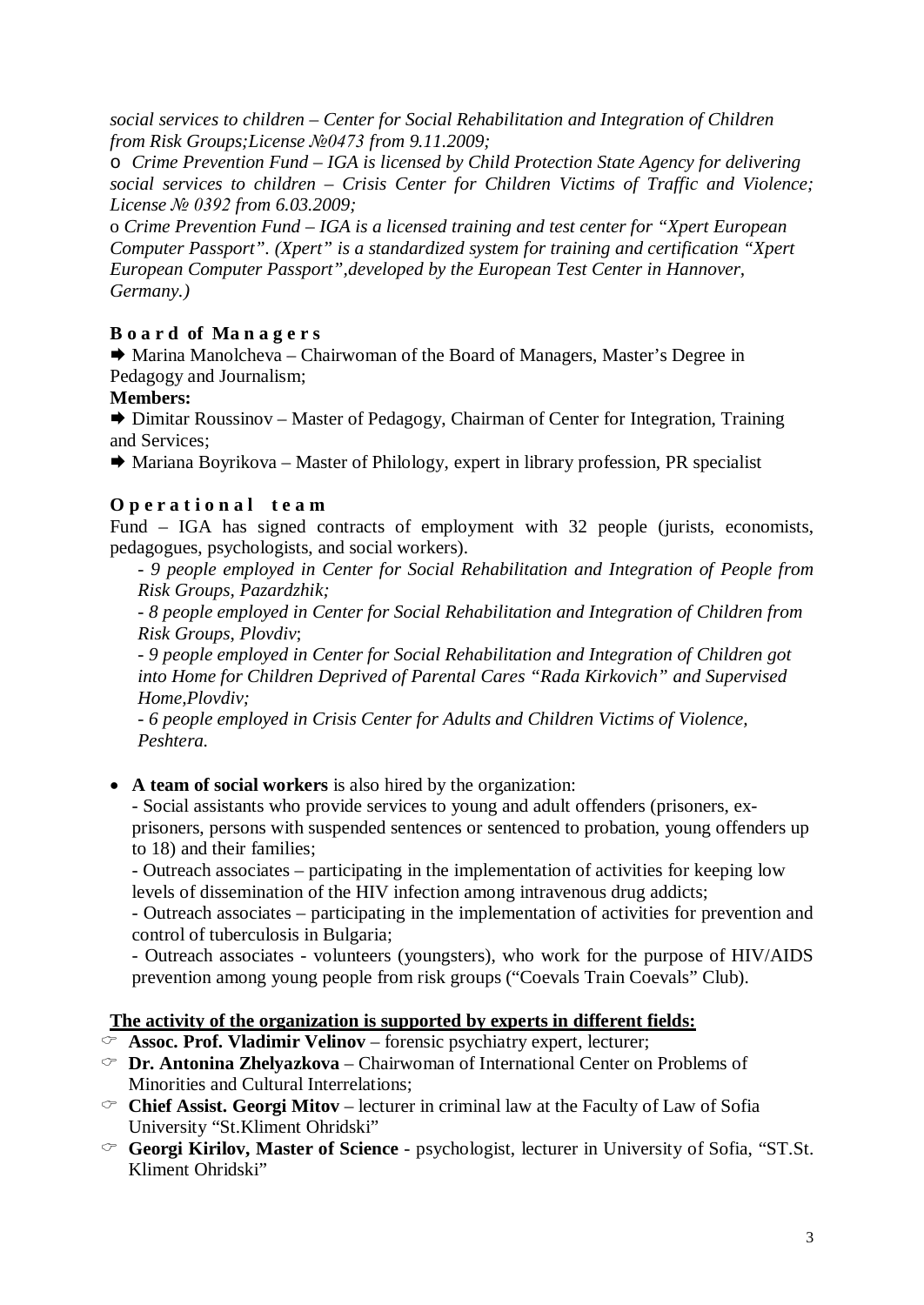- **Jas Rombout** *–* trainer from PSW– Consultations at the Labor Market Holland;
- **Magi Blyth** *-* consultant, ex-head of department of British Youth Justice Board;
- **Steve Pitts** *–* Head of Department for International Cooperation and Development in British Ministry of Justice;
- $\infty$  **Antoaneta Tzoneva** Chairwoman of BM of Institute for Development of Public Environment;
- $\infty$  **Svetoslav Georgiev** Executive Director of Institute for Development of Public Environment;
- $\infty$  **Malina Dimova** ombudsman of Municipality of Batak;
- *Experts from Penal reform International - London;*
- *Team of the Association of Probation and Mediation – the Czech Republic;*
- *Permanent European Conference on Probation (CEP).*

### ІІ. **More significant results achieved in the period 1999 – 2009:**

- Established the first Probation Center in the country; First 20 probation specialists trained;
- Developed Concept for Legislative Introduction of Probation in Bulgaria;
- Informational training seminars on probation with more than 1000 participants (judges, prosecutors, investigation judges, policemen, representatives of local authorities and NGOs) carried out;
- Two training visits in Great Britain and an international conference in Bulgaria for promotion of probation carried out;
- Model for provision of social services to offenders put into practice in several regions of the country;
- Different kinds of services delivered to more than 1000 conditionally sentenced and sentenced to probation; 800 prisoners and released from prison; 120 juvenile offenders and 80 parents of theirs;
- Advocacy campaign carried out leading to the adoption of the second-in-country Municipal program for prevention, treatment and rehabilitation of drug abusers in Pazardjik;
- Regional programme for prevention of drugs dissemination with the participation of more than 2000 children from Pazardjik Region implemented;
- Expert personnel of institutions and non-government organizations trained to identify and master behavior deviations, to carry out measures for prevention and resocialization – at about 5 000 people;
- Two components of the National Programme "Prevention and control of HIV/AIDS" (amongst intra-venal drug abusers and women and men prostitutes) put into practice in the region of Pazardjik - 800 people altogether;
- More than 20 anti-corruption initiatives carried out: information days, monitoring, training seminars, round-table discussions, press conferences;
- Center for social services opened (2005);
- Initiated projects for institutionalization of local public mediators (ombudsman) in 6 municipalities within Pazardjik Region and 13 more in the country;
- Established the first Regional Public Committee against Corruption; 20 corruption signals received;
- Participation in more than 20 international conferences;
- Signed Memorandum for Cooperation with Sofia City Municipality and Agreements for Joint Activities with the municipalities of Peshtera, Belovo, and Septemvri;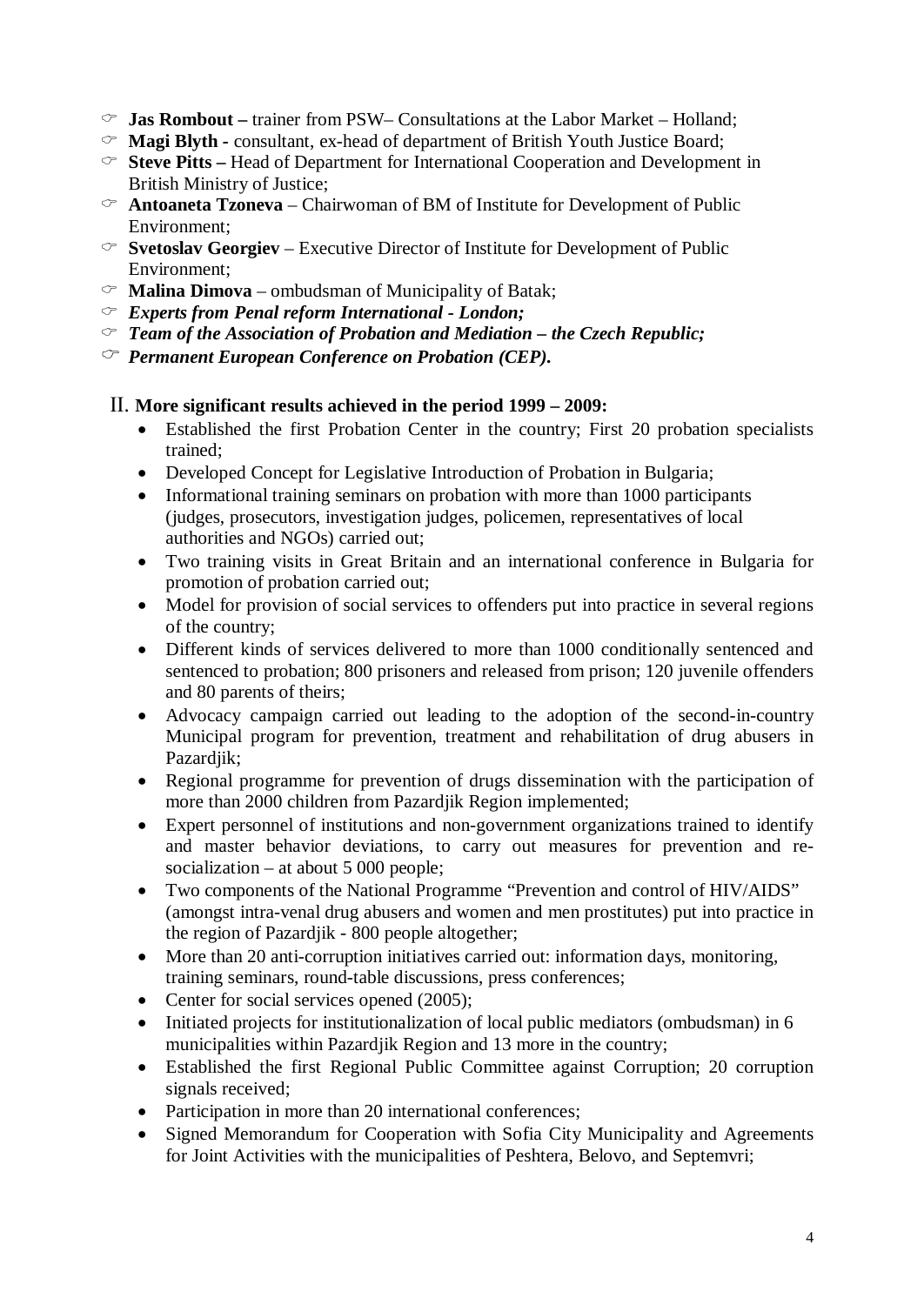- Adapted to Bulgarian conditions Instruments ASSET Structural instrument for assessment of the risk, developed in relation to juvenile offenders by teams working on juvenile justice in England and Wales;
- Presented the first Independent report for legislative and institutional introduction of probation in Bulgaria.
- Crisis Center for Children and Families in Risk, Peshtera operating by means of a state delegated budget;
- Center for Provision of Social Services to Children and Families in Risk opened in Sofia City Municipality, Region of Triaditza;
- Specialization Course "Assessment and management of Cases" with lectures and classes held in University of Plovdiv "Paisii Hilendarski";
- Center for Social Rehabilitation and Integration of Children from Risk Groups, Plovdiv operating by means of a state delegated budget;
- Crime Prevention Strategy of Plovdiv Municipality elaborated as the first of its kind in the country

### **ІІІ. Implemented projects and programs**

### **"Complex for Social Services for Children and Families in Risk - Triaditza"**

### **Implementation term:** 01.04.2008 – 31.05.2009

Partners: Association "Child Protection" - Triaditza, Association "Open Door" – Pleven. Central Commission for Prevention of Juvenile Delinquency – associated partner, Local Commission for Prevention of Juvenile Delinquency - Triaditza – associated partner, Municipality of Sofia City – "Triaditza" District – associated partner

**Source of funding:** PHARE Programme of the European Community

**Financial resources spent in 2009:** 64 206,82 BGN.

**Project general objective:** to reduce the number of children got into specialized institutions, to reduce the level of anti-social behavior and crimes committed by children as well as to prevent the violence on children and families in risk by providing alternative services in community.

### **Outcomes:**

- An adapted methodology for putting the model into practice; - A team trained to work with the model; - A multidisciplinary team formed to support the model introduction; - A complex of social services provided to juvenile offenders and families in risk;

- Implemented specialized group programs for children and families in risk;

- Wide publicity of the model.

### **"Pilot Model for Establishment of National Network for Prevention of Violence on Children and Families in Risk"**

**Implementation term:** 01.04.2008 – 31.05.2009

**Leading organization:**Association "Open Door Center" - Pleven

**Partners:** Crime Prevention Fund - IGA, Pazardzhik; Youth Forum 2001, Razgrad; Associated partners: Municipality of Peshtera; Child Protection Department, Pleven; Regional Police Directorate, Juvenile's Pedagogical Department, Pleven; LCPJD - Pleven; Child Protection Department, Pazardzhik; Regional Police Directorate, Juvenile's Pedagogical Department, Pazardzhik; LCPJD - Pazardzhik

**Source of funding:** PHARE Programme of the European Community **Financial resources spent in 2009:** 43 397,84 BGN.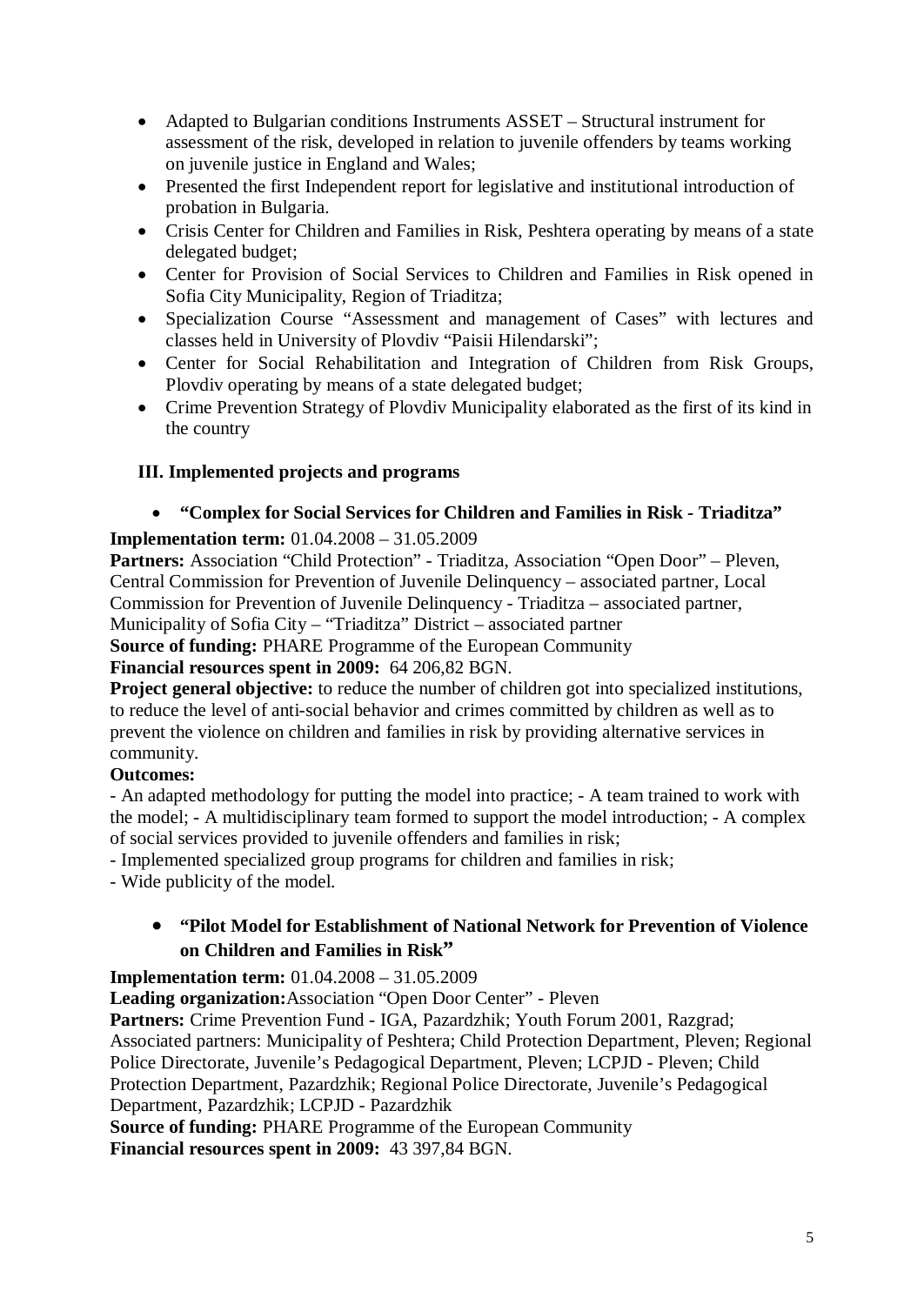**The project general objective** is prevention of violence on children and families in risk by provision of alternative services in community.

### **Outcomes:**

- Developed complete methodology for introduction of the model; - 25 specialists trained to put the model into practice; - 40 people trained to apply the model in inter-agency environment; - Testing the model in practice by providing services to at about 2500 children and their families, victims of violence; - a new Crisis Center for Work with Children Victims of Violence established and turned into operative;

- 2500 consultations by phone; 2400 psychological, judicial and social consultations; 140 children and their families visited the Crisis Centers; 2200 children and families in risk, included in therapeutic programs; - Functioning WEB site; 6 project bulletins; Published "General Manual for Application of the Model"

### **"To Serve and Improve" Project**

**Implementation term**: 01.03.2007 - 31.03.2009 **Source of funding**: Fund for Democracy of UN

**Financial resources spent in 2009:** 13 359,95 BGN

**Overall objective:** To raise the responsibility and transparency of local government and municipal administration through institutionalization and establishment of capacity of local public mediators; To ensure access for the citizens to one of the most democratic institutions of modern world.

### **Tasks (sub-objectives):**

- to increase the awareness of the role and the activities carried out by the local public mediator in 12 big municipalities throughout the country; - to train 24 representatives of NGOs from the target municipalities how to put into practice the model for institutionalization of local public mediators elaborated by IGA; - together with the trained organizations to initiate, monitor and facilitate 12 procedures in the municipalities for selection of local public mediators (ombudsmen), and at the same time to carry out 12 local advocacy campaigns (the aim is to have at least 6 ombudsmen selected covering a territory with population of at least 250 000 people); - to increase the capacity of the selected ombudsmen through trainings and publicity of their activities; - to make the project results known during a special conference and to issue a specialized publication.

### **"Equal Opportunities – Life of Dignity" Project**

**Leading organization**: Crime Prevention Fund - IGA

**Implementation term**: 01.08.2008 - 31.07.2009

**Funding organization**: European Social Fund 2007 – 2013; Operative Programme "Human Resources Development"

**Financial resources spent in 2009:** 34 755,83 BGN.

**Partner:** Regional Library "Nikola Furnadzhiev", Pazardzhik

**Overall goal**: to ensure worthy life and guarantee sufficient independence of deserted old people aged more than 65 through provision of cares in home environment – services "social assistant" and "home assistant".

### **Outcomes:**

- 16 deserted and old people were provided with the services of "home assistant" and "social assistant"; 8 people trained to perform the services of "home assistant" and "social assistant"; new positions for employments of 4 home assistants and 4 social assistants in the social services sector; informational leaflet published in 500 copies.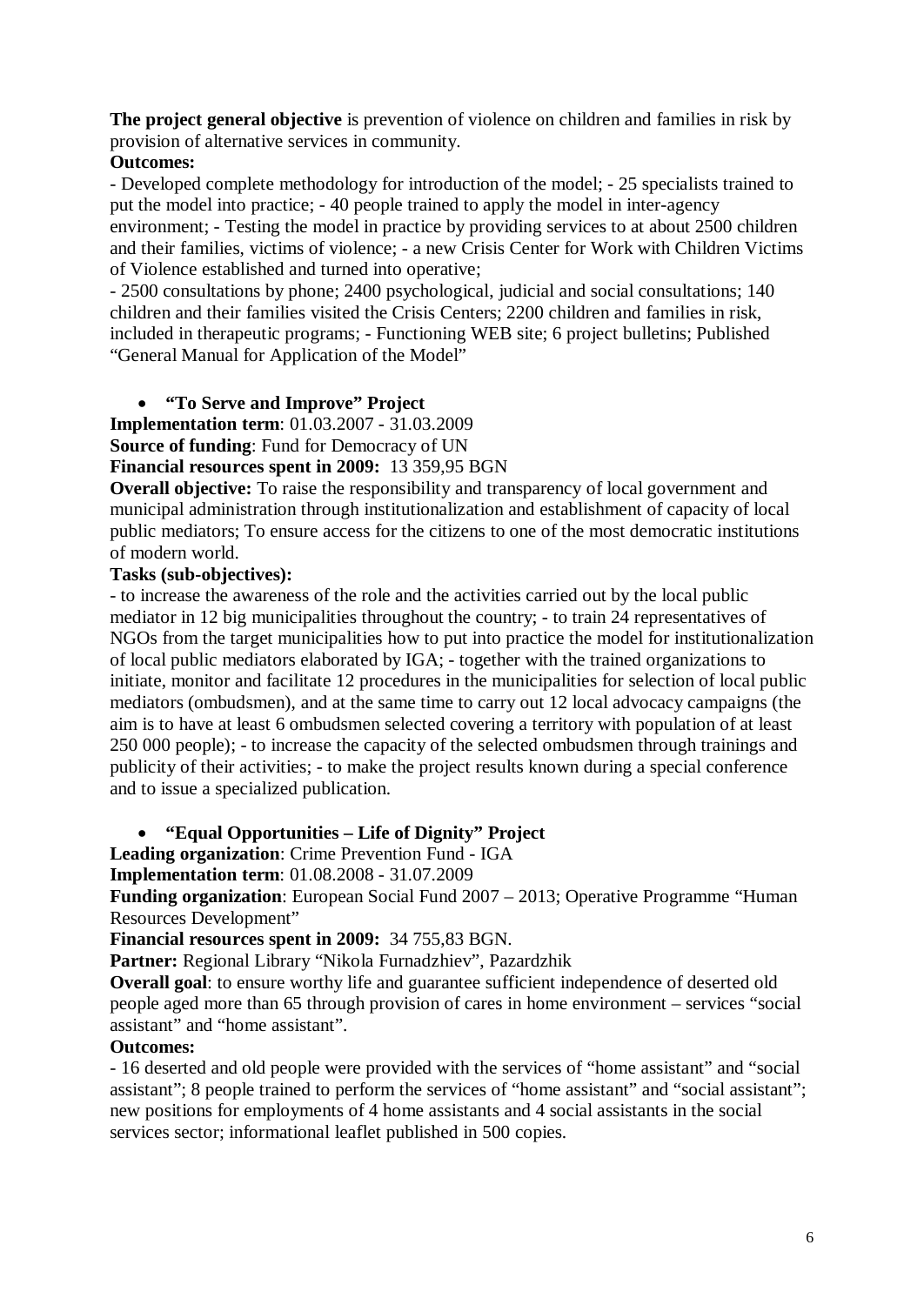### **"Roma Mediators between Probation Office and Offenders of Roma origin. Good Practice Transfer" Project**

**Leading organization:** Crime prevention Fund - IGA

**Partners:** Institute of Probation and Mediation, the Czech Republic and Foundation for Regional Development "Roma" - Plovdiv

**Funding organization:** European Commission, General Directorate "Justice, Liberty and Security"

## **Financial resources spent in 2009:** 78 110,25 BGN

### **Tasks:**

40% reduction of the number of Roma offenders who enter prisons again due to nonobservance of the requirements set by their probation sentence in two target towns; 30 % reduction of the number of disciplinary measures imposed due to non-observance of the requirements of the probation sentence; 20 % increase of the number of successfully executed probation sentences of Roma offenders; Reaching a level of 80 % successful execution of probation services with clients who will be involved in the project.

### **"Network for Prevention of Violence on Children. An Integrated Approach for Reduction of Sexual Abuse and Exploitation of Children" Project**

**Implementation term:** 01.05.2008 – 30.04.2011

**Leading organization:** Crime Prevention Fund - IGA

**Partners:** Association "Open Door Center, Pleven

**Source of funding:** OAK Foundation, Switzerland

**Financial resources spent in 2009:** 121 084,50 BGN

**Overall goal:** To reduce the number of children subject of sexual abuse and / or exploitation through implementation of an integrated approach for work with children, victims and perpetrators of sexual abuse.

### **Objectives:**

- To facilitate the access to specialized services for children, victims of sexual abuse or in risk of sexual abuse: activities of Regional Multidisciplinary Teams (RMT), establishment of Reception Desk, Family Consultative Center (FCC) for children, victims of sexual abuse in the regions of Pleven, Pazardzhik, Plovdiv, and Peshtera;

- To increase the efficiency of the process of identification, directing and rehabilitation of victims of sexual abuse or people in risk of sexual abuse through the establishment of RMT and specialized trainings designed for their members (they will acquire skills for an active participation in this process) in the regions of Pleven, Pazardzhik, Plovdiv, and Peshtera; - To reduce crimes and antisocial behavior including sexual violence, perpetrated by young offenders through elaboration and implementation of specialized programs in the regions of Pazardzhik and Pleven (including the institutions of Correctional Boarding Schools in Rakitovo and Podem within the frameworks of the specialized social service "Center for Social Rehabilitation and Integration");

- To promote and disseminate the project outcomes through different activities and advocacy campaigns aimed at raising the sensitivity of local communities, key figures and media towards problems related to sexual abuse and exploitation of children.

 **Project: Component 5 "Programme "Improving the control on tuberculosis in Bulgaria"**

**Leading organization:** Crime Prevention Fund - IGA

**Implementation term:** 01.12.2008 – 31.12.2009

**Funding organization:** National Program "Improving the control on tuberculosis in Bulgaria" implemented by the Ministry of Health with the financial support of Global Fund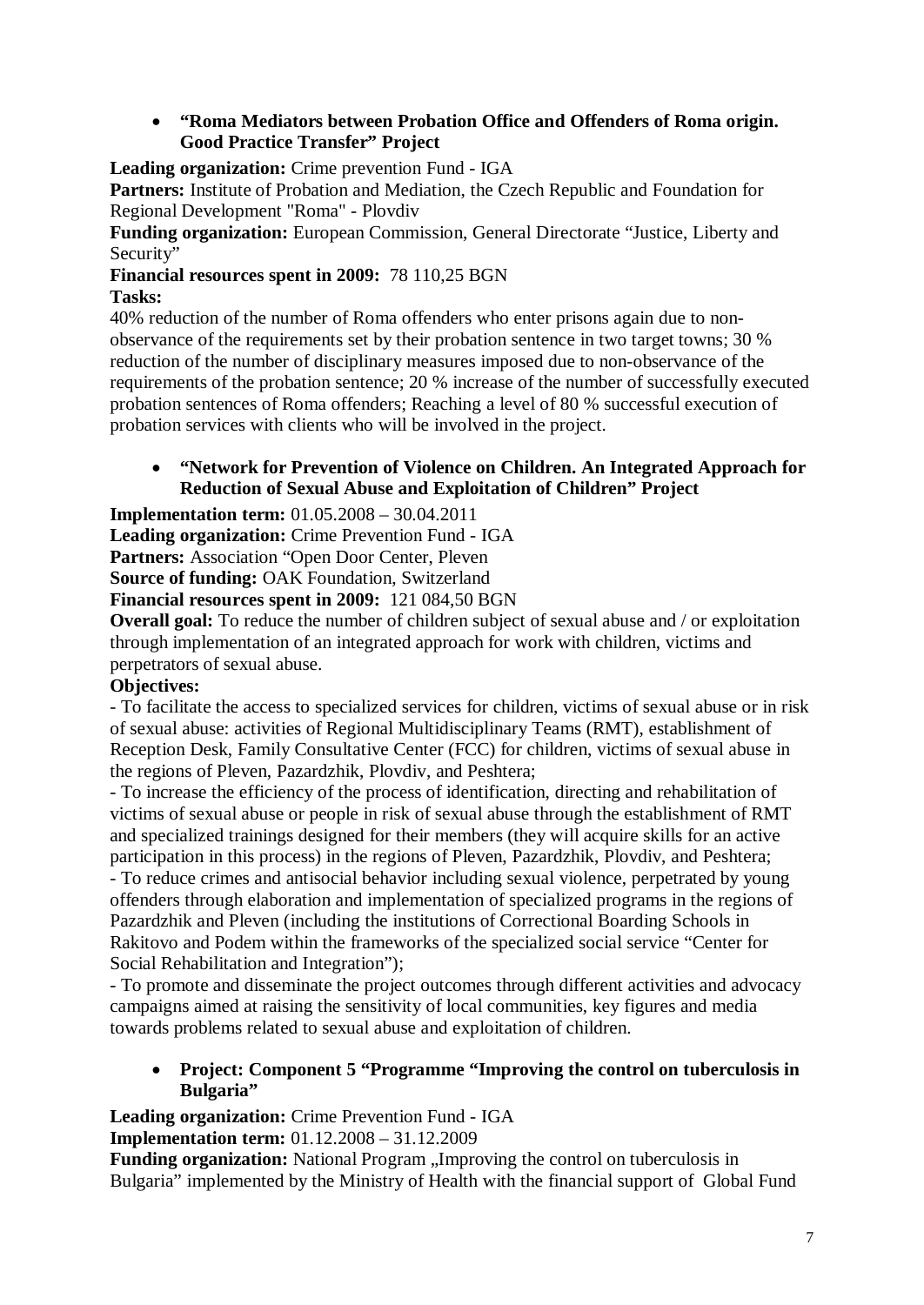for Prevention of AIDS, tuberculosis and malaria.

**Financial resources spent in 2009:** 19 345,12 BGN

**Partner:** On national level – Ministry of Health; On local level – Regional Dispensary for Pneumonic and Physiatric Diseases - Pazardzhik.

**General goal:** Prevention of tuberculosis among the target groups, testing and treating newly diagnosed cases of tubercular diseases.

 **"Acquiring Skills and Achieving Public Activity for Potential Local Initiative Groups (LIG) on the Territory of Peshtera Municipality" Project**

**Leading organization:** Crime Prevention Fund - IGA

**Partners:** Peshtera Municipality and "GIDO" Ltd.

**Implementation term:** 3.06.2009 - 3.02.2011

**Source of funding:** Program for development of rural areas AXIS 4 – LEADER **Financial resources spent in 2009:** 53 123,97 BGN

**Overall goal** of the project is creating and developing capacity of Local Initiative Group in Peshtera Municipality under the requirements of sub-measure 431-2, Axis 4 of PDRA (2007- 2013)

### **Objectives:**

- Registration of Local Initiative Groups in Peshtera Municipality in accordance with the requirements; Training of all members of the board of managers and the general assembly, as well as other potential ones in accordance with the requirements; Elaboration of a strategy for local development on the territory of the potential LIG; Publicity – optimum presentation of the project activities for the purpose of getting a maximum number of people acquainted with the activities under execution and providing them with a possibility of being involved in the project implementation.

### **"A Safe Home – A Step towards My New Life" Project**

A scheme for provision of free financial support: BG051PO001-5.2.03 "For Children's Better Future", Contract for free financial support: BG 051PO001-5.2.03-0040-C0001

### **Leading organization:** Crime Prevention Fund - IGA

**Implementation term:** 1.10.2009 – 1.12. 2010

**Funding organization:** European Social Fund, Operative Program "Human Resources Development" 2007-2013

### **Financial resources spent in 2009:** 10 631,03BGN

**Partners:** Municipality of Plovdiv, Home for Children Deprived of Parental Cares "Rada Kirkovich" - Plovdiv, Association "Training and Service Center"

### **Overall goal:**

To improve the quality of life of children and youngsters staying in or leaving HCDPC "Rada Kirkovich" – Plovdiv by re-structuring the institution and establishing qualitative reforms in its activities

### **Specific objective:**

To elaborate and introduce into the practice of HCDPC "Rada Kirkovich" an integrated approach for decreasing the negative influence of the institutionalization through provision of a packet of alternative social services of resident or non-resident type.

 **Project: Component 4: "Decreasing the risk of HIV infection among intravenous drug addicts (IDA) by involving more representatives of the group in a complete packet of preventive interventions".**

**Implementation term:** 02.02.2009 - 31.12.2009 **Leading organization:** Crime Prevention Fund - IGA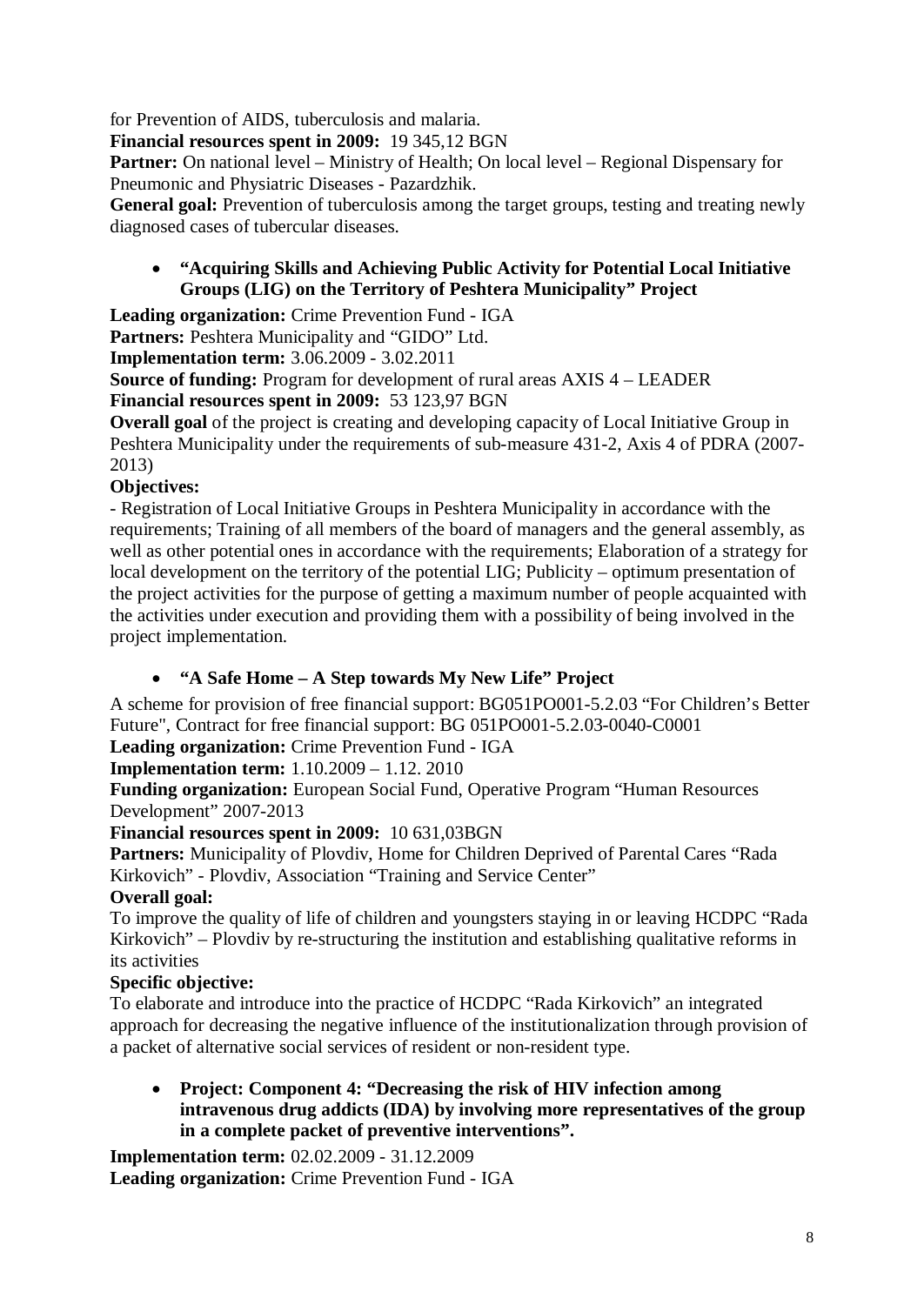**Source of funding:** National Program "Prevention and Control of HIV/AIDS" implemented by the Ministry of Health with the financial support of Global Fund for Prevention of AIDS, tuberculosis and malaria.

### **Financial resources spent in 2009:** 24 664,97 BGN

### **Overall goal:**

Keeping a low level of transmission of HIV infection among intravenous drug addicts **Beneficiary:** The group of intravenous drug addicts as a whole and in particular, the IDA group in prisons and Roma residential districts;

### **Tasks:**

Prevention: Changing the behavior – field work in the community; Prevention: Testing and consulting; Prevention: Diagnosing and treating AIDS; Supporting environment: Abating the stigma; Cares and support: Dealing with cases of people in highest risk.

 **Project: Component 7: "Decreasing the risk of HIV infection among the youngsters in highest risk (15-24 years of age) by increasing the coverage of services and programs designed for young people"**

**Implementation term:** 15.09.2009 - 31.12.2009

### **Leading organization:** Crime Prevention Fund - IGA

**Source of funding:** National Program "Prevention and Control of HIV/AIDS" implemented by the Ministry of Health with the financial support of Global Fund for Prevention of AIDS, tuberculosis and malaria.

### **Financial resources spent in 2009:** 13 810,00 BGN

### **Tasks:**

- Work among young people in risk aimed at raising the awareness of the accepted health risk, quitting or reducing the risk behavior and supporting the positive changes in the behavior; - Referring the young people in risk above 16 years of age to laboratories for HIV test, motivating them to reduce the risk behavior; - Maintaining a municipal club/ center for training coevals as well as distributing informational materials about safe sex practice in premises provided by the municipality or a non-government organization; - Organizing media campaigns for the purpose of getting close to youngsters in risk in the region three times per year; organizing advocacy campaigns aimed at ensuring access of young people to systematic and up-to-date health education and services.

### **"Specialized Programs for Prevention and Protection against Home Violence" Project**

**Implementation term:** 1.11.2009 - 30.04.2010

**Source of funding:** Bulgarian Fund for Women

**Overall goal:** To reduce the perpetration of home violence and the negative effects on the victims and the society

## **Financial resources spent in 2009:** 642,65 BGN

### **Objectives:**

-To increase the efficiency in the execution of Protection against Home Violence Act by developing and introducing specialized services: for rehabilitation of victims and for work with the perpetrators of violence;

-To raise the awareness of representatives of institutions and organizations, engaged with the problem of violence and to develop a mechanism for coordination of the activities of these institutions.

-To increase the public sensitivity by promotion and publicity of the project results and in particular Protection against Home Violence Act;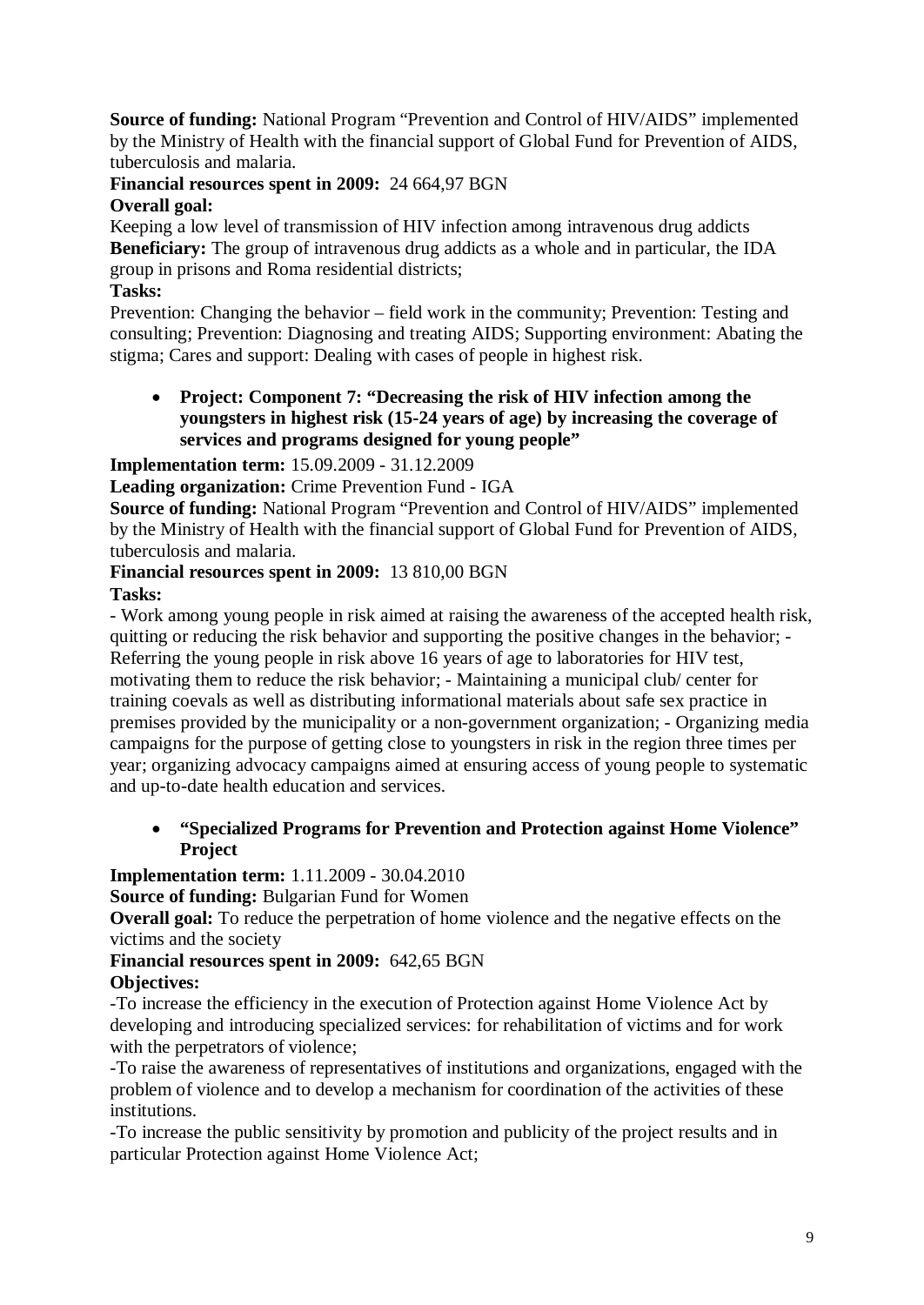### **Project "CHANCE. An integrated approach for early prevention of child antisocial behavior and dropping out of school"**

**Implementation term:** 06.11.2009 – 06.12.2010

**Partners:** Association "Center for Uniting Education"; Municipality of Sofia City **Source of funding:** Fund for NGO support - Bulgaria 2008 - 2010 **Financial resources spent in 2009:** 547,64 BGN

### **Overall goal:**

Creation of an integrated approach for prevention of child antisocial behavior through implementation of a complex of interventions aimed at identifying and eliminating main factors for the development of such behavior at early stage and rehabilitating children who have already shown deviations of behavior.

### **Objectives:**

To establish and provide with the needed resources and equipment Center for Social Rehabilitation and Integration of Children Offenders and Children in Risk and Center for Informing, Consulting, Training and Supporting Children and Families; To provide a complex of social services to 120 children with educational difficulties and/ or deviatiоn behavior on the territory of Sofia City Municipality.

### **Общинска стратегия за превенция на престъпността**

**Source of funding**: Municipality of Plovdiv

**Financial resources spent in 2009:** 2008,16 BGN

**Leading organization**: Crime Prevention Fund - IGA

**Implementation term**: In the period 2009 – beginning of 2010

**Overall goal**: Development of the first-in-country Municipal Strategy for Crime Prevention **Beneficiary**: Municipality of Plovdiv, within the frameworks of a project "Strategy for Crime Prevention in Municipality of Plovdiv, 2010 – 2015".

### **Participation in projects as a partner**

### **"STARR – Strengthening the international approach for reduction og reoffending" Project**

**Implementation term:** 31.12.2008 – 30.04.2011

**Leading organization:** London Probation District

**Partners:** Crime Prevention Fund - IGA - Bulgaria; European Probation Organization; British Ministry of Justice; Ministry of Justice of France; Ministry of Justice of Hungary; Ministry of Justice of Bulgaria; Cambridge University – Great Britain.

**General project goal** is to answer the question "What works for reduction of re-offending in the EU?"

### **"SafeLand" Project**

**Partners:** Crime Prevention Fund - IGA, Municipality of Sikies (Greece), Crime Concern (Great Britain), Province of Rovigo (Italy), Agency for Sustainable Development - Brasov, Regional Education Inspectorate - Brasov (Romania), Municipality of Niepolomice (Poland), Association of Local Government in Aragon (Spain)

**Implementation term:** 1.09.2009 – 28.12.2012

**Financial resources spent in 2009:** 8785,00 BGN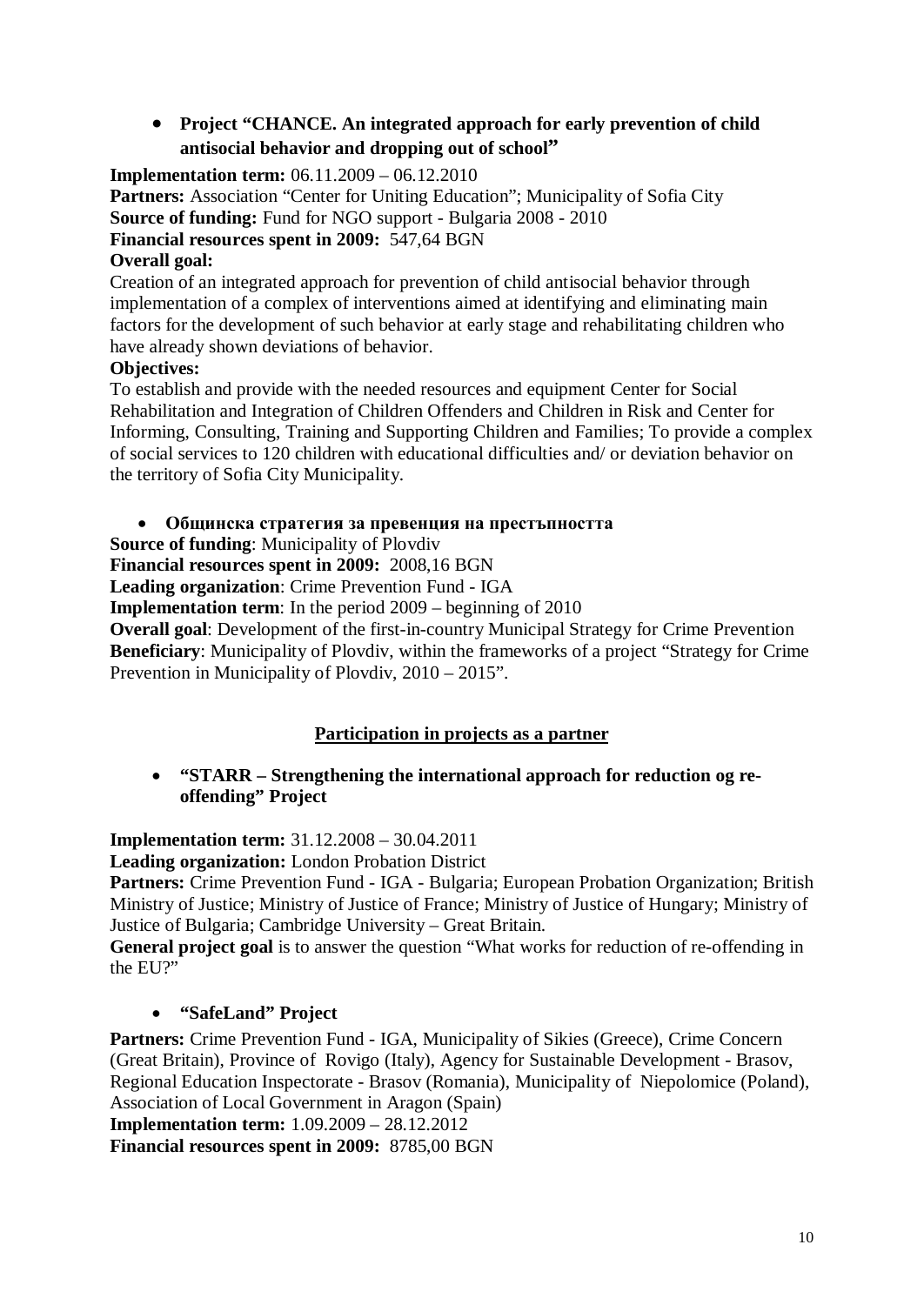### **Activities:**

The project addresses the issues of crime prevention on local and regional level in the partner countries. It is focused on the three levels of initial prevention: decreasing the risk of committing a crime by undertaking measures for general prevention, directed to all citizens, and in particular, measures for prevention of violence in school; reducing the potential number of victims of crimes through measures for limiting the physical possibilities of perpetrating criminal acts including classes on personal safety in school and others; lowering the level of subjective fear of crime through elaboration and adoption of effective strategies for crime prevention.

 **"DOMICE - Развитие на управлението на случаи в Европа" Project Partners:** Crime Prevention Fund - IGA, British Ministry of Justice, Ministry of Justice in Catalonia, Danish Prison and probation Service, European Probation Organization **Implementation term:** 1.10.2009 – 30.04.2011 **Activities:**

- Study/report on working practices in case management; - Comparative study/catalogue for the methods of case management in prisons/probation services of Europe, using a common framework or "language"; - Four focus groups and final conference in Bulgaria, including all participating countries, for identification and exchange of good practices in case management, problems of cultural/ legal adaptation and areas requiring future work in the member-states and on EU level for the purpose of strengthening their confidence and supporting the execution of framework decisions – transfer of prisoners and alternative sanctions;- Guidebook for good practices and Guidebook for dealing with different jurisdictions in order to support the effective work with offenders from other European states.

### **"Research, exchange of good practices, training in prevention of violence on women drug addicts" Project**

**Implementation term:** 1.05.2007 - 30.04.2009

**Leading organization:** IL PIOPPO ONLUS - Italy

**Source of funding:** Program DAPHNE II 2004 - 2008 of the European Commission **Partners:** Center for Addictions – University of Medicine in Prague, the Czech Republic ; PYXIDA – Center for Drug Abuse Prevention, Greece; Service "Forensic Laboratory" – National Laboratory - Malta, Association "Training and Service Center", Bulgaria, European Consultative and Training Association, Italy

**General project goal** is to contribute for reduction of sexual violence on women who are drug addicts by raising the awareness of the problem, gathering data base, studying the relation between drug abuse and sexual violence, promoting and exchanging good practices and experience in preventive work with drug abusers and support for victims.

### **Delegated state activities**

 **Center for Social Rehabilitation and Integration of Children from Risk Groups (CSRICRG) - Plovdiv**

**Social Service Provider:** Crime Prevention Fund - IGA; Center for Social Rehabilitation and Integration of Children from Risk Groups was opened by virtue of Ordinance № РД 01–61 dated from 22.01.2009

**Implementation term**: 01.04.2009 – 31.12.2009 **Вид финансиране:** Activity delegated by the state **Financial resources spent in 2009:** 79 695,00 BGN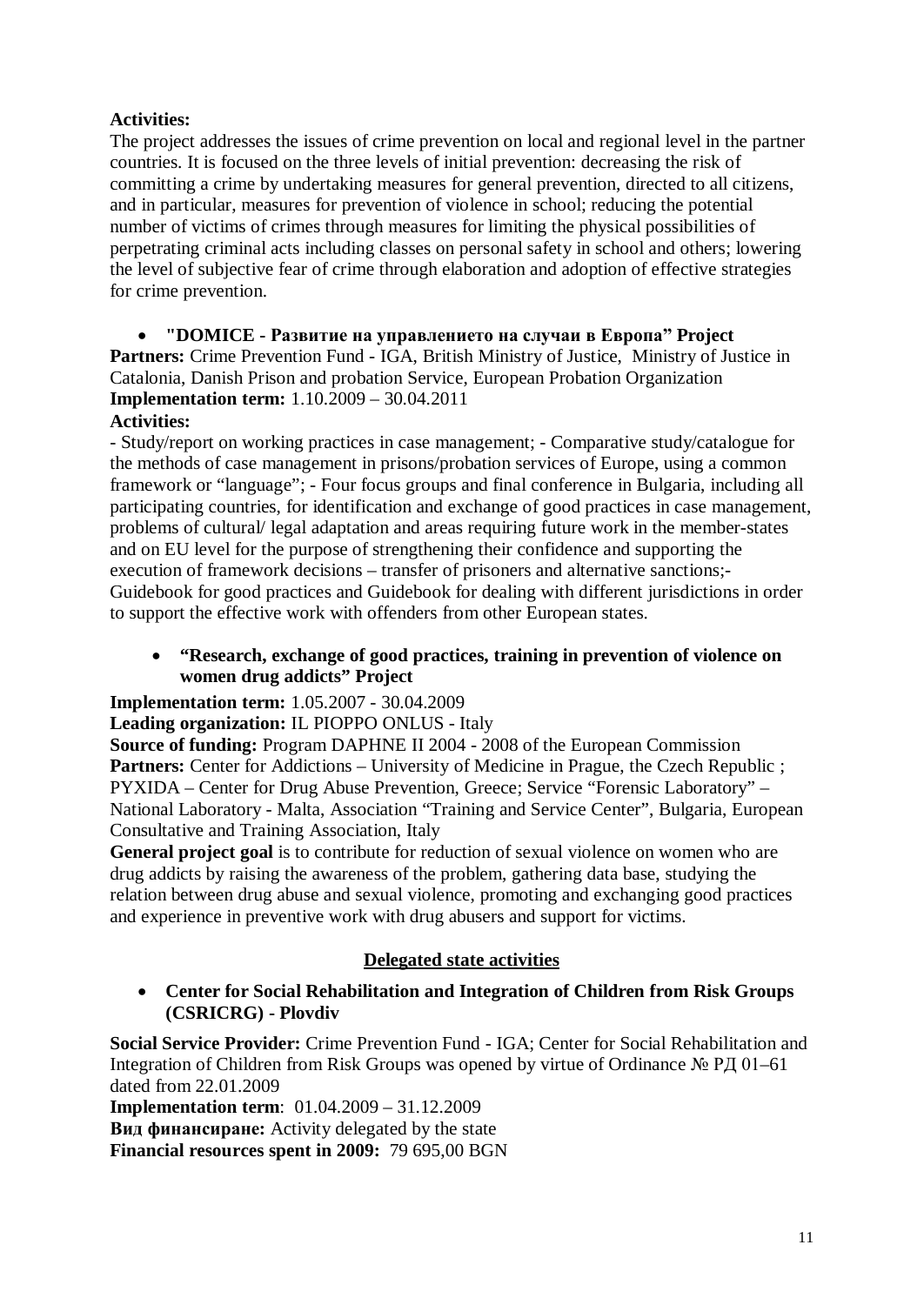**General goal of the service CRICRG**: To reduce the number of offences and the anti-social behavior, perpetrated by children resulting in reduction of crime and protection of society through preventive and re-socializing activities for work with children with deviating behavior in society; To coordinate the efforts of all stake-holders aimed at establishment of supporting and understanding environment for managing the deviating behavior of children.

**The target group of CRICRG:** Children with behavior deviations, registered in Juveniles' Pedagogical Department; Children with problem behavior, who are in risk of perpetrating anti-social acts; Children perpetrators of anti-social acts with imposed measures by LCPJD; Children staying in or leaving specialized institutions such as Correctional Boarding Schools; Children sentenced on probation; Children directed by SCPJD; Children in risk of perpetrating anti-social acts directed by Child Protection Department.

**Number of beneficiaries for the period:** 159 (113 men and 46 women; from 8 to 18 years).

### **Crisis Center for Adults and Children, Victims of violence (CCACVV) - Peshtera**

**Social Service Provider:** Crime Prevention Fund – IGA; Crisis Center for Adults and Children, Victims of Violence was opened by virtue of Ordinance № РД 01–331 dated from 25.03.2009 issued by Social Support Agency

**Implementation term**: 01.06.2009 – 31.12.2009

**Funding:** Activity delegated by the state

**Financial resources spent in 2009:** 17 858,19 BGN

**General goal услугата:** To offer competent and professional consultative support to children and adults, victims of violence and traffic. To work for prevention of violence on vulnerable groups, to reduce the child violence and the number of children got into institutions. To decrease the offences and anti-social acts perpetrated by children resulting in crime reduction and protection of society. The provision of the service is aimed to achieve: prevention of home violence; prevention of sexual abuse; prevention of psychological violence; prevention of traffic; support of victims of violence; prevention of violence on children; prevention of development of criminal carrier of children in risk and children with anti-social behavior, victims of violence; re-socialization and reintegration of children leaving different institutions and children living in criminal or high-risk environment; influence on families and environment for development of children and families in risk.

**Target group:** In general, the target groups of this service are children and families in risk as well as their families/relatives and friends. In particular, the service is designed for: children victims of violence; children in risk of perpetrating anti-social acts; children registered in Local Commission for Prevention of Juvenile Delinquency or School CPJD; children registered in Juvenile's Pedagogical Department; victims of home violence; victims of traffic; families/tutors/relatives and friends of the above-mentioned groups **Number of beneficiaries for the period:** 15 (14 children and 1 woman).

### **ІV. S o c i a l S e r v i c e s C e n t e r**

The Center for social services is a psycho-social office that provides specialized services and care aimed at prevention of problem behavior and offences committed by juveniles, minor and adults; rehabilitation and integration of marginalized groups with active mediation between clients and different social systems; handling life crises and psychological problems and reaching satisfaction in life for a wide range of people and families.

### **The Center provides the following services:**

1. Family counseling;

2. Social counseling, assistance and mediation for solving problems related to personal documents, residential issues (housing), problems arisen between the client and a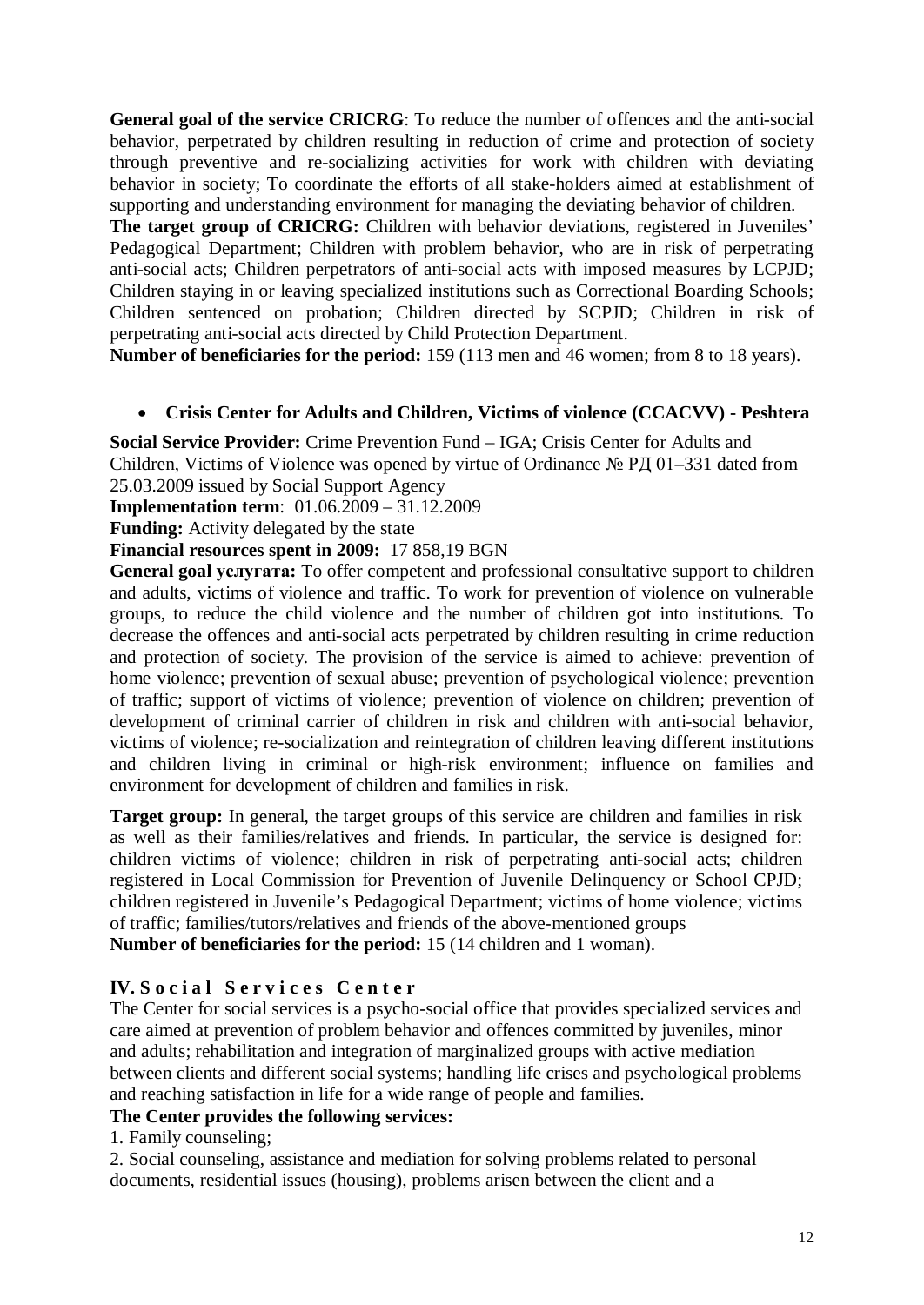given institution or organization, health problems, problems related to drug addictions; 3. Programmes for psycho-social support, professional orientation and training programmes,

The team of the Center for social services includes qualified pedagogues, psychologists and social workers. The clients can receive also specialized consultations at a high level provided by specialists and professionals. The principles of work in the Center for social services are based on correctness, empathy, neutrality, detachment and confidentiality

| Conditionally sentenced                                      | 2   |
|--------------------------------------------------------------|-----|
| Imprisoned                                                   | 54  |
| Released from prison                                         | 85  |
| Drug addicts                                                 | 250 |
| Sentenced on probation                                       | 145 |
| Juvenile offenders from LCPJD                                | 30  |
| Juvenile offenders from Juvenile's Pedagogical<br>Department | 40  |
| Juveniles from Child Protection Department                   | 4   |
| Volunteers                                                   | 15  |
| Adults                                                       | 36  |
|                                                              |     |

total **661**

### **Activities of Social Services Center**

### **V.Publications**

### **At Liberty. Guidebook**



The publication presents the results of Project "ENTER. Improvement of Position of (Ex-)Offenders on the Labor Market".

The "ENTER" model includes: methods for provision of social services and specific programs, assessment tools, training programs for people working with offenders and for the offenders themselves, methods for building interagency models and others. (2009)

### **Thursday of the Marginalia. Photoalbum**



By the concept of Georgi Georgiev. With the participation of Arslan Ahmedov and Veneta Zaharieva.

Does the society know the life "behind the bars"? Should the society be acquainted with it? What does the society think about the prisoners? The concept of the project "Thursday of the Marginalia" is to present all these problems in an untraditional way, using the means of art. (2009)

### **Case Assessment and Management**

| Leonardo da Vinci                                 | 34t Z |
|---------------------------------------------------|-------|
| <b>ОЦЕНКА И</b><br><b>УПРАВАЕНИЕ</b><br>НА СЛУЧАИ |       |
|                                                   |       |

Fund - ИГА, in partnership with Association Lorraine Adultes Jeunes Interformation - APRELOR - France; Komvux Vanersborg - Sweden; Alytaus darbo rinkos mokymo ir konsultavimo tarnyba - Lithuania and PSW Employment Consultancy - Holland implemented a pilot project, funded by Program "Leonardo da Vinci". This publication is one of the project outcomes. In its essence "Assessment and Management of Cases" is a program for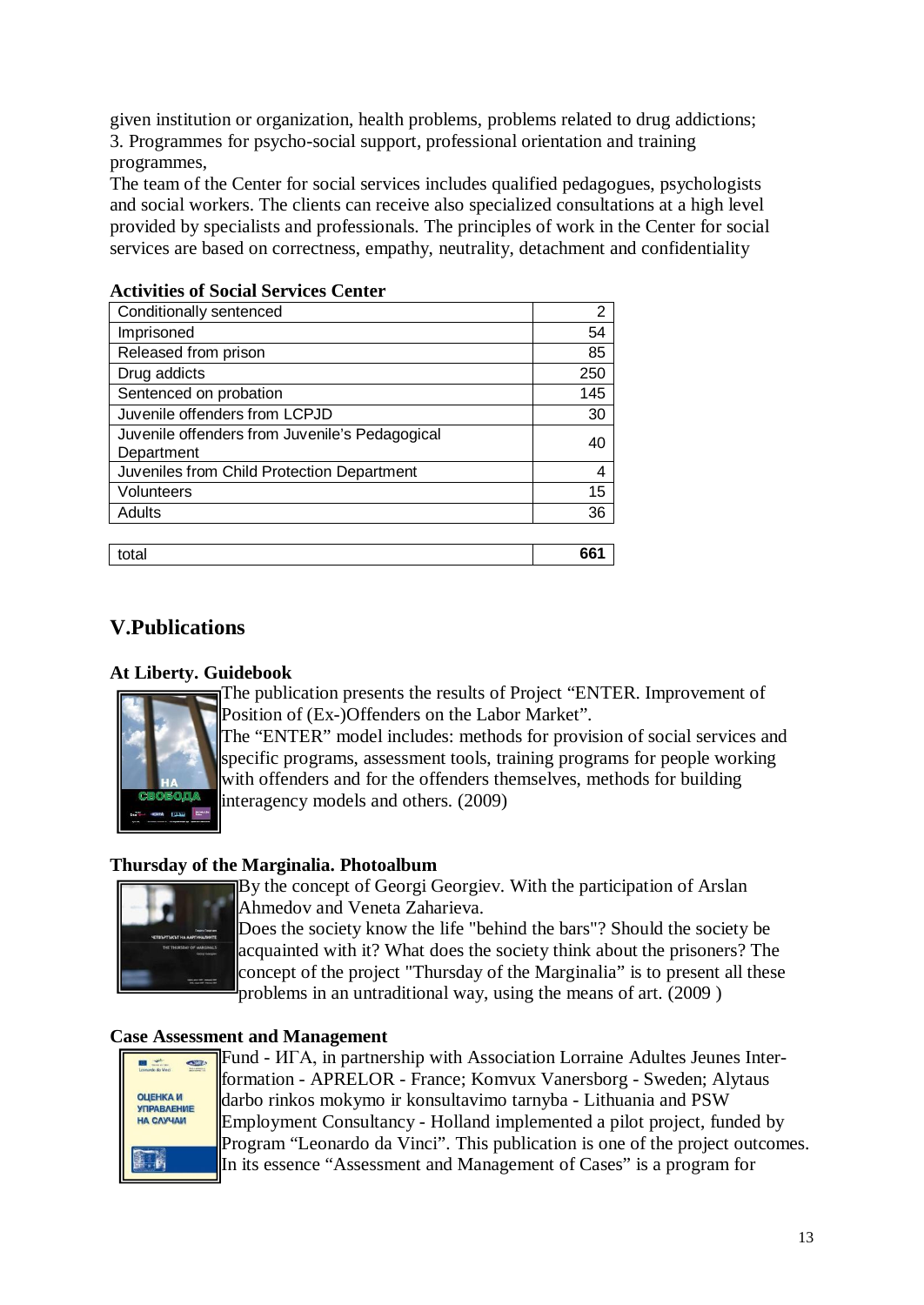vocational education and training meeting the needs of tools for fast and effective diagnostics of specific clients, perpetrators of offences or anti-social acts; the needs of skills so that the specialists can apply multidisciplinary approaches and mobilize all available resources in society; the needs of skills for implementing integrated methods for work with young offenders, including the fundamental elements of intervention: motivation, improvement of social and communication skills, training, professional directions, job hunting

### **Serve and correct. The role of the ombudsman in Bulgaria**



The publication is done within the frameworks of Project "To serve and improve: Facilitating the selection of ombudsmen in Bulgaria", funded by the Democracy Fund of UN. The publication is aimed at summarizing and disseminating the project experience among all Bulgarian municipalities. The publication presents in resume the institution of: European ombudsman, national ombudsman and local ombudsmen (as by the beginning of 2009). It also includes presentations of two researches carried out in relation to the

institution of the local ombudsman within the frameworks of the project.

### **New approaches for work with children-offenders**



Compiled by: Dimitar Russinov, Marina Manolcheva, Andrey Momchilov The publication is a part of Project "Pilot model for alternative services supporting the re-structuring and reforming of the institutions for children". The research includes strategies and directions of work aimed at providing qualitative services to children and youngsters, passing through the system of  $\mathbb{J}_i$  iuvenile justice in the relevant countries, and non-government institutions and

providers of social and educational services. The publication presents the existing practice and documentation corresponding to Bulgarian conditions. It is focused on the administrative procedures, the coordination and the interagency collaboration, and the communication within the frameworks of the juvenile justice system.

### **General Guidebook for application of a model for direct psycho-social work in Consultative and Crisis Center for Children and Families in Risk**



The guidebook is compiled by Association "Open Door Center" and Crime Prevention Fund – IGA in partnership with "Youth Forum 2001" - Razgrad, in the process of training teams of Consultative and Crisis Centers for Children and Families in Risk. It is published within the frameworks of Project "Pilot Model for Establishment of National Network for Prevention of Violence on Children and Families in Risk", funded by Program PHARE BG 2005/017-353.01.02 Deinstitutionalization through provision of services to

risk groups in society – Phase 2. It includes information on the model structure, the creation of a team, as well as information materials and enclosures.

### **Leaflet – Sexual violence on children - characteristics**



Project "Network for prevention of violence on children. An integrated approach for reduction of sexual abuse and exploitation of children"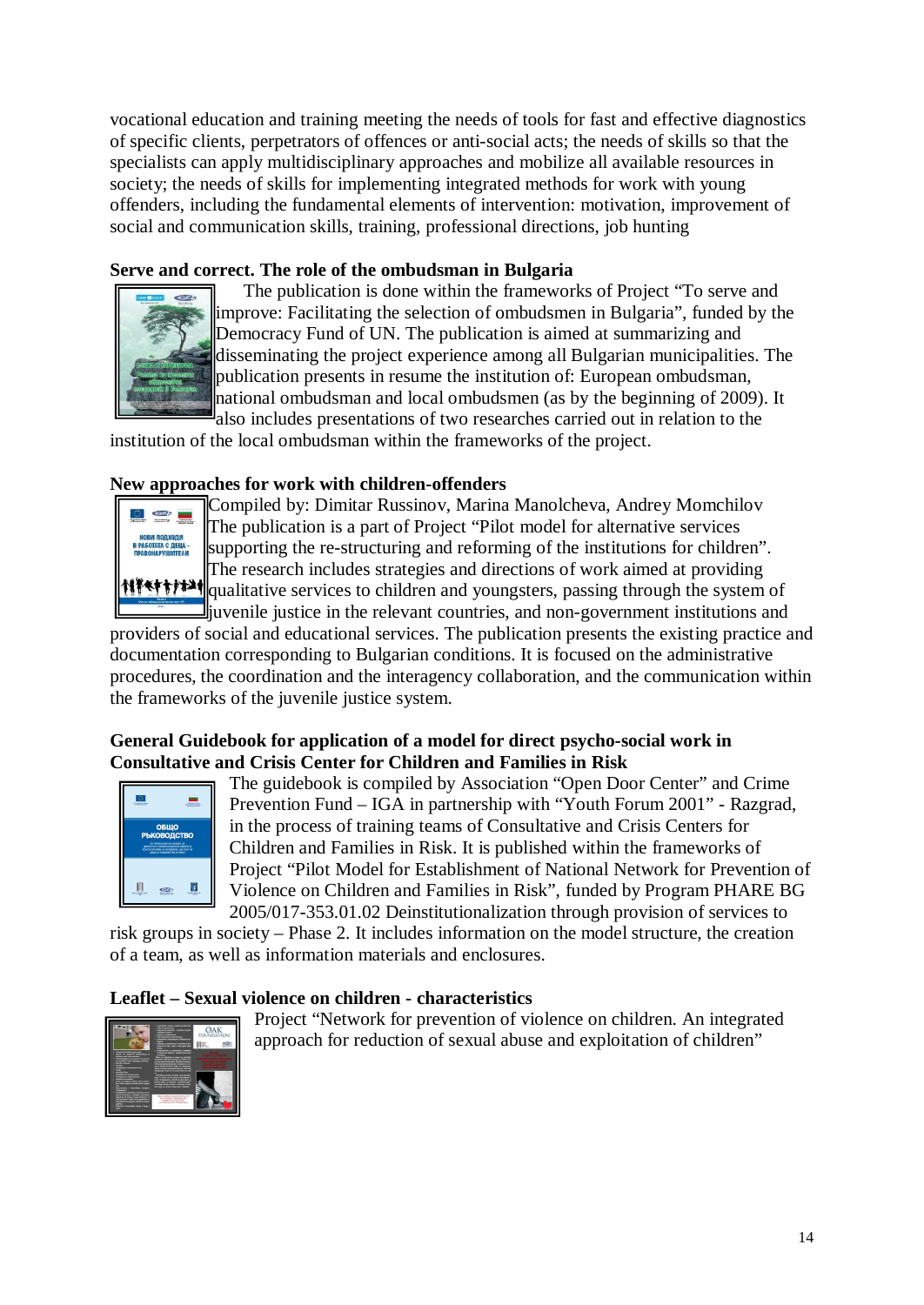### **Informational Bulletin – 1 and 2 issues**



Project "Acquiring skills and achieving public activity for potential Local Initiative Groups (LIG) on the territory of municipalities of Belovo, Septemvri and Velingrad"

### **Informational Bulletin – 1 and 2 issues**



Project "Acquiring skills and achieving public activity for potential Local Initiative Groups (LIG) on the territory of Peshtera Municipality"

### **VІ. Public engagement/commitment/involvement and partnerships**

### **Crime Prevention Fund – IGA** is a member of**:**

- Conference Permanente Europeenne de la Probation (CEP). Представител на организацията е член на Борда на CEP;

- APPA American Probation and Parole Association;
- European Forum for Youth Justice;
- Council for Execution of Punishments under Ministry of Justice;
- "Civil Activity against Corruption" Coalition;
- Association of Social Enterprises in Bulgaria;

### **Strategic International Partnerships**

- $\Rightarrow$  Dutch, British and American Ministers of the Exteriors and the relevant embassies in Bulgaria;
- $\Rightarrow$  British Ministry of Justice;
- $\Rightarrow$  Hungarian Ministry of Justice;
- $\Rightarrow$  Ministry of Justice of France;
- $\Rightarrow$  Ministry of Justice of Catalonia;
- $\Rightarrow$  Danish Prison and Probation Service:
- $\Rightarrow$  Universities of Cambridge, Oxford, Leeds, London and Kent;
- $\Rightarrow$  PSWand WORK WISE, Holland;
- $\Rightarrow$  COEUR, Italy;
- $\Rightarrow$  ALAJI, France;
- $\Rightarrow$  Institute of Probation and Mediation, the Czech Republic;
- $\Rightarrow$  "Open Society" Institute

#### *National Partners - State and Municipal Institutions*

- Ministry of Justice and General Directorate "Execution of Sentences"; Ministry of Labor and Social Policy
- Central Commission for Prevention of Juvenile Delinquency; National Center for Drug Addictions